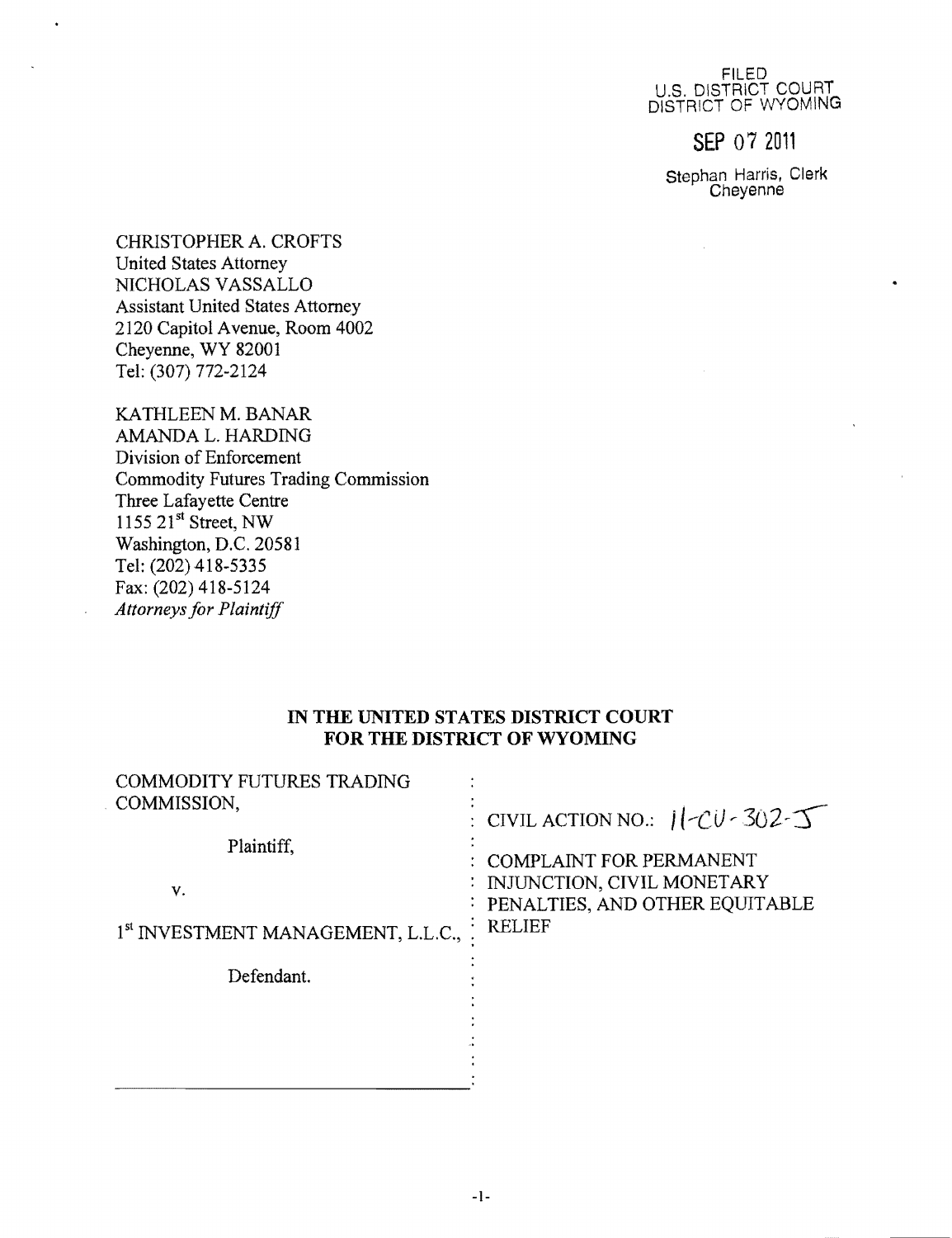Plaintiff, Commodity Futures Trading Commission ("Commission" or "CFTC"), by its attorneys, alleges as follows:

## **I. SUMMARY**

1. On October 18, 2010, the CFTC adopted new regulations implementing certain provisions of the Dodd-Frank Wall Street Reform and Consumer Protection Act of 2010, Pub. L. No. 111-203, Title VII (the Wall Street Transparency and Accountability Act of 2010), §§ 701-774, 124 Stat. 1376 (enacted July 21, 2010) ("Dodd-Frank Act"), and the Food, Conservation, and Energy Act of 2008, Pub. L. No. 110-246, Title XIII (the CFTC Reauthorization Act of 2008 ("CRA")), §§ 13101-13204, 122 Stat. 1651 (enacted June 18, 2008), to be codified at 7 U.S.C. § § **1** *et seq.,* with respect to off-exchange foreign currency ("forex") transactions. Pursuant to Section  $2(c)(2)(C)(iii)(T)(aa)$  of the Commodity Exchange Act ("the Act"), as amended, to be codified at 7 U.S.C. § 2(c)(2)(C)(iii)(I)(aa), an entity must be registered if it wants to solicit or accept orders from a non-Eligible Contract Participant ("ECP") in connection with retail forex transactions at a retail foreign exchange dealer ("RFED") or futures commission merchant. Pursuant to CFTC Regulation ("Regulation")  $5.3(a)(6)(i)$ ,  $17$  C.F.R. §  $5.3(a)(6)(i)$  (2011), in connection with retail forex transactions, all RFEDs must be registered with the CFTC as of October 18, 2010.

2. Beginning on October 18,2010 and continuing to the present (the "relevant period"), Defendant 1<sup>st</sup> Investment Management, L.L.C. ("1<sup>st</sup> Investment"), upon information and belief, solicits or accepts orders from non-ECPs located in the United States in connection with retail forex transactions and is, or offers to be, the counterparty to these retail forex

-2-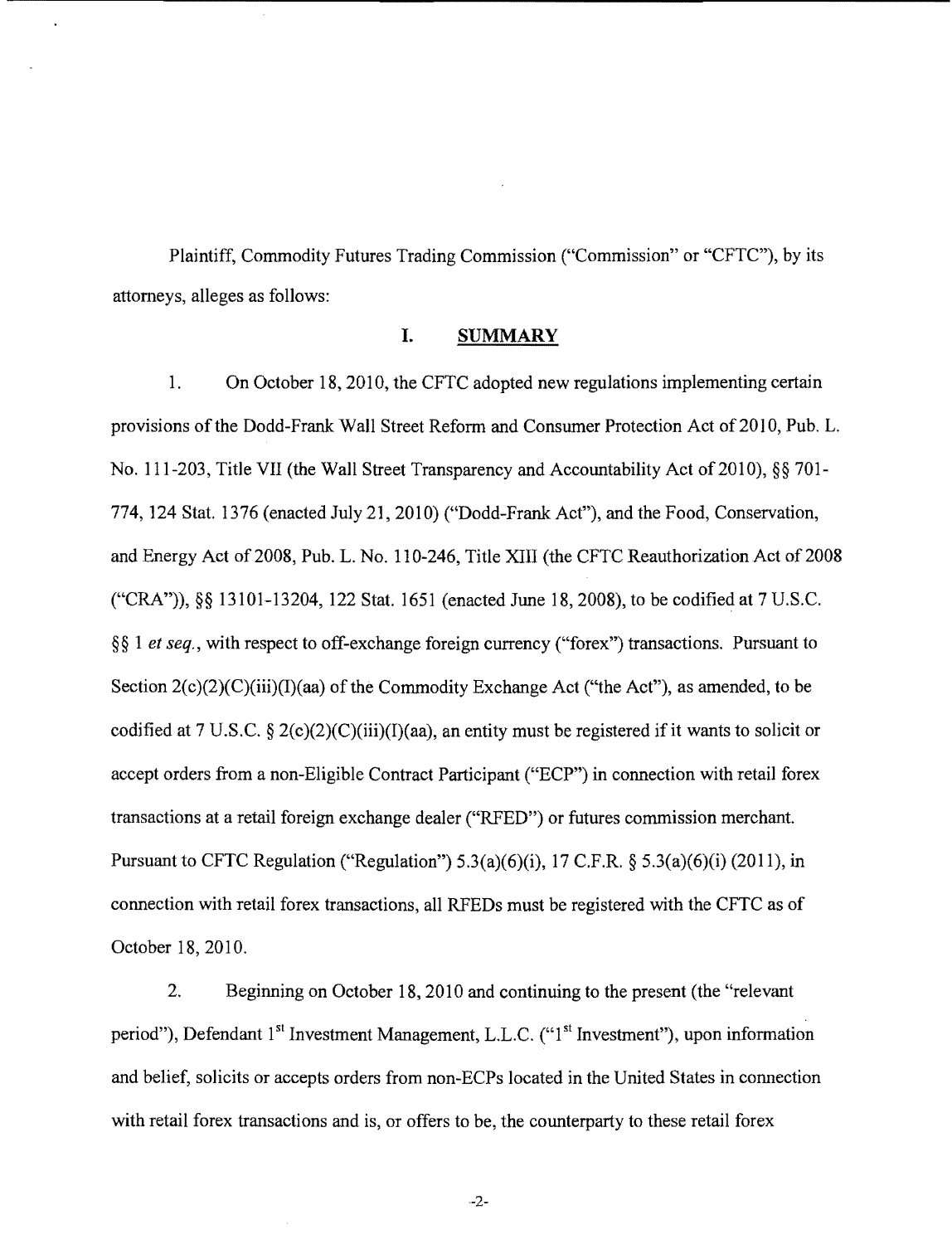transactions without registering with the CFTC, in violation of Section  $2(c)(2)(c)(iii)(I)(aa)$  of the Act, as amended, to be codified at 7 U.S.C.  $\S 2(c)(2)(C)(iii)(I)(aa)$ , and Regulation 5.3(a)(6)(i), 17 C.F.R. § 5.3(a)(6)(i)(2011).

3. By virtue of this conduct and the further conduct described herein, 1<sup>st</sup> Investment has engaged, is engaging, or is about to engage in acts and practices in violation of the Act, as amended, and the Regulations.

4. Accordingly, pursuant to Section 6c of the Act, as amended, to be codified at 7 U.S:C.  $\&$  13a-1, and Section 2(c)(2) of the Act, as amended, to be codified at 7 U.S.C.  $\&$  2(c)(2), the Commission brings this action to enjoin 1<sup>st</sup> Investment's unlawful acts and practices and to compel its compliance with the Act, as amended, and the Regulations and to further enjoin 1<sup>st</sup> Investment from engaging in certain commodity or forex-related activity, including, through its website, soliciting customers or offering to be the counterparty to customers' retail forex transactions, without appropriate registration with the Commission.

5. In addition, the Commission seeks civil monetary penalties and remedial ancillary relief, including, but not limited to, trading and registration bans, disgorgement, rescission, preand post-judgment interest, and such other relief as the Court may deem necessary and appropriate.

6. Unless restrained and enjoined by this Court,  $1<sup>st</sup>$  Investment likely will continue to engage in the acts and practices alleged in this Complaint and similar acts and practices, as more fully described below.

-3-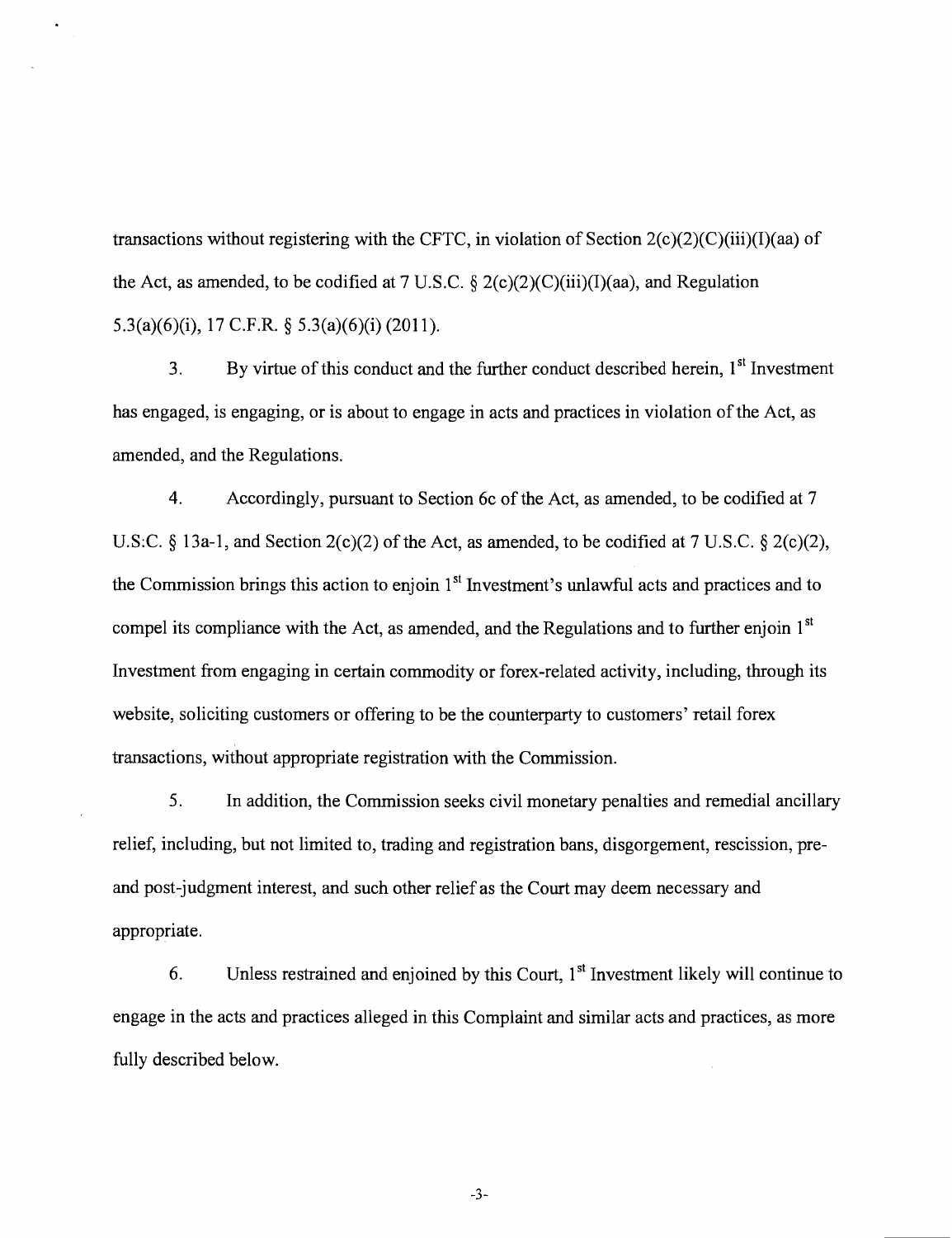#### **II. JURISDICTION AND VENUE**

7. Section 6c(a) of the Act, as amended, to be codified at  $7 \text{ U.S.C.} \S 13a-1(a)$ , authorizes the Commission to seek injunctive relief against any person whenever it shall appear to the Commission that such person has engaged, is engaging, or is about to engage in any act or practice constituting a violation of the Act or any rule, regulation, or order thereunder.

8. The Commission has jurisdiction over the conduct and transactions at issue in this case pursuant to Sections  $2(c)(2)$  and 6c of the Act, as amended, to be codified at 7 U.S.C. §§ 2(c)(2) and 13a-l.

9. Venue properly lies with the Court pursuant to Section  $6c(e)$  of the Act, as amended, to be codified at 7 U.S.C. § 13a-1(e), because  $1<sup>st</sup>$  Investment transacts business in this District and certain transactions, acts, practices, and courses of business alleged in this Complaint occurred, are occurring, and/or are about to occur within this District.

### **III. PARTIES**

10. Plaintiff **Commodity Futures Trading Commission** is an independent federal regulatory agency charged by Congress with the administration and enforcement of the Act, 7 U.S.C. §§ 1 *et seq.,* and the Regulations thereunder, 17 C.F.R. §§ 1.1 *et seq.* 

11. Defendant 1<sup>st</sup> Investment Management, L.L.C. is a Wyoming limited liability company ("LLC"), with its principal place of business located at 2710 Thomes Ave., Cheyenne, WY 82001.  $1^{st}$  Investment registered as an LLC on September 24, 2007.  $1^{st}$  Investment also operates the website *www. lstft.net,* where it solicits or accepts orders from potential customers

-4-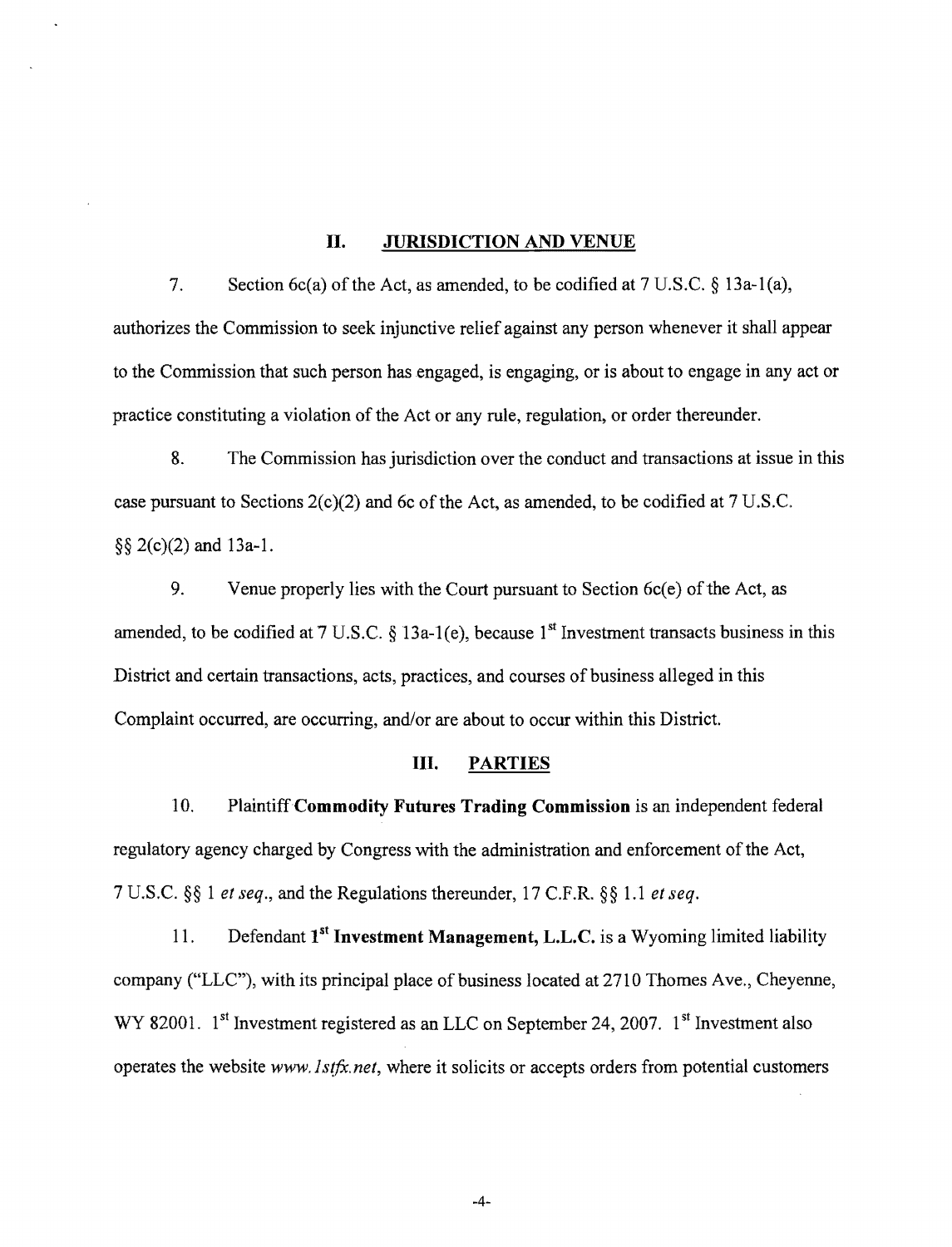to engage in, among other things, online forex trading. 1<sup>st</sup> Investment has never been registered with the Commission in any capacity.

## IV. **STATUTORY BACKGROUND**

12. For the purposes of trading forex, a "retail foreign exchange dealer" is defined in Regulation 5.1(h)(1), 17 C.F.R. § 5.1(h)(1) (2011), as any person that is, or offers to be, the counterparty to a retail forex transaction, except for certain persons not relevant to this Complaint.

13. An ECP is defined by the Act, in relevant part, as an individual with total assets in excess of (i) \$10 million, or (ii) \$5 million and who enters the transaction "to manage the risk associated with an asset owned or liability incurred, or reasonably likely to be owned or incurred, by the individuaL" *See* Section la of the Act, as amended, to be codified at 7 U.S.C. § 1a.

### V. FACTS

14. On October 18,2010, the Commission adopted new regulations implementing certain provisions of Dodd-Frank and the CRA. For the purposes of retail forex transactions, the new regulations, among other things, require RFEDs to register with the CFTC.

15. On information and belief,  $1<sup>st</sup>$  Investment solicits or accepts orders from customers located in the United States, who are not ECPs, to open leveraged forex trading accounts through its website, www.1stfx.net (the "1<sup>st</sup> Investment website"), which purports to trade in forex.  $1<sup>st</sup>$  Investment solicits or accepts orders from United States customers through its website and does not prohibit non-ECPs from trading forex.

-5-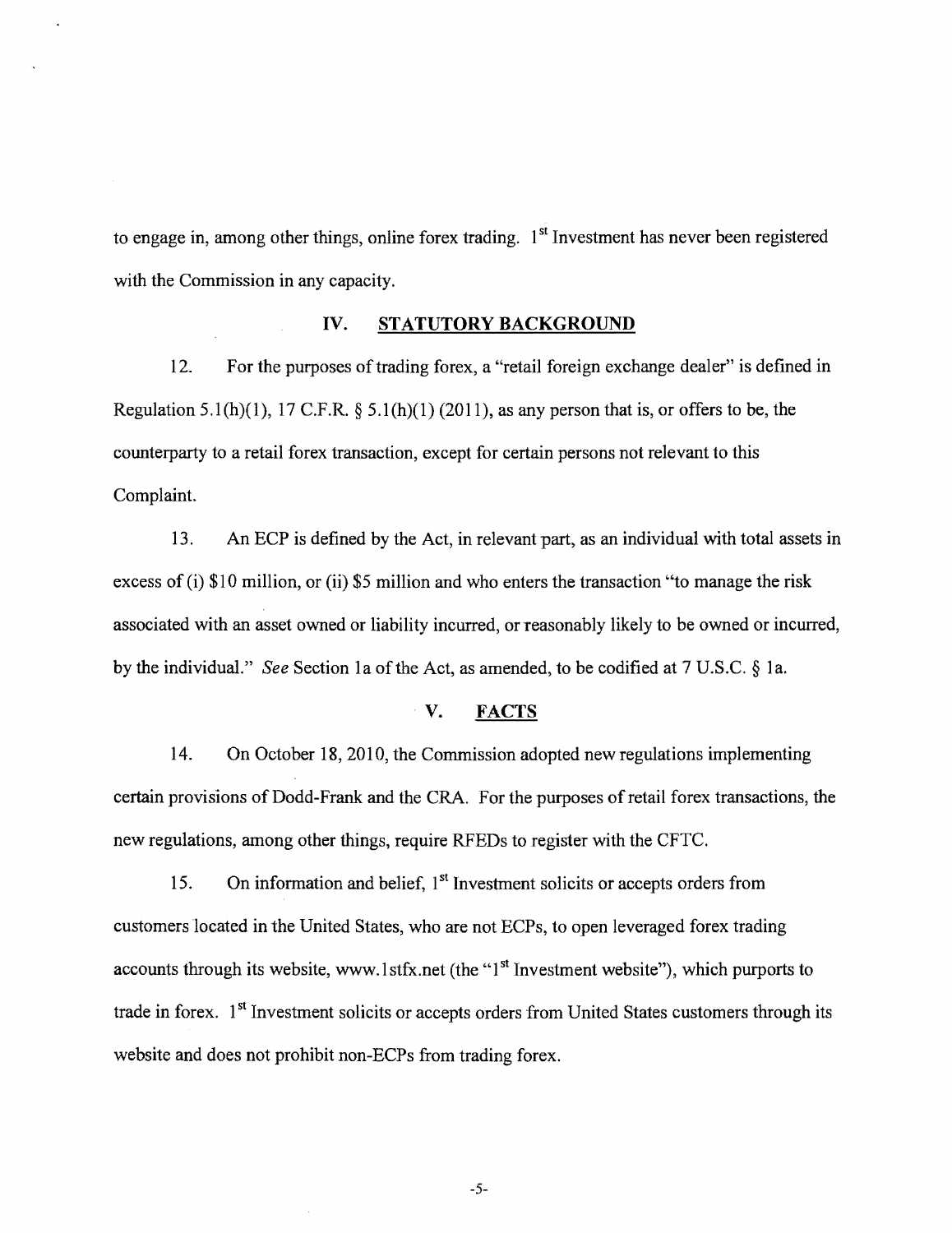16. As advertised on its website,  $1<sup>st</sup>$  Investment offers two general types of trading accounts: individual accounts and corporate accounts, both of which trade in forex, among other products.

17. 1  $1<sup>st</sup>$  Investment represents on its website that it utilizes the "MT4" trading platform to trade forex.

18. Through representations made on its website,  $1<sup>st</sup>$  Investment claims to act as the principal for the customer for the execution and clearance of forex contracts, which renders 1<sup>st</sup> Investment a counterparty.

19. Specifically, 1<sup>st</sup> Investment's customer account agreement ("Account" Agreement") provides that  $1<sup>st</sup>$  Investment "agrees to . . . act as principal for the Customer for the execution and clearance of orders for transactions involving the purchase and sale of . . . foreign exchange transactions," among other things. Furthermore, the Account Agreement states that "Commodity contracts bought or sold will be transactions between [the customer] as principal and  $[1<sup>st</sup> Investment]$  as principal."

20. Customers can open trading accounts by completing an account application online through the 1<sup>st</sup> Investment website ("Account Application"). The customer is asked to include his/her contact information and personal banking information in the Account Application.

21. In addition to the Account Application, the customer is required to complete an Account Agreement that is also available through the  $1<sup>st</sup>$  Investment website. In the Account Agreement, the customer is asked to, among other things, select the appropriate amount of their:  $(1)$  annual income; and  $(2)$  net worth. For each of these questions, the customer is asked to select

-6-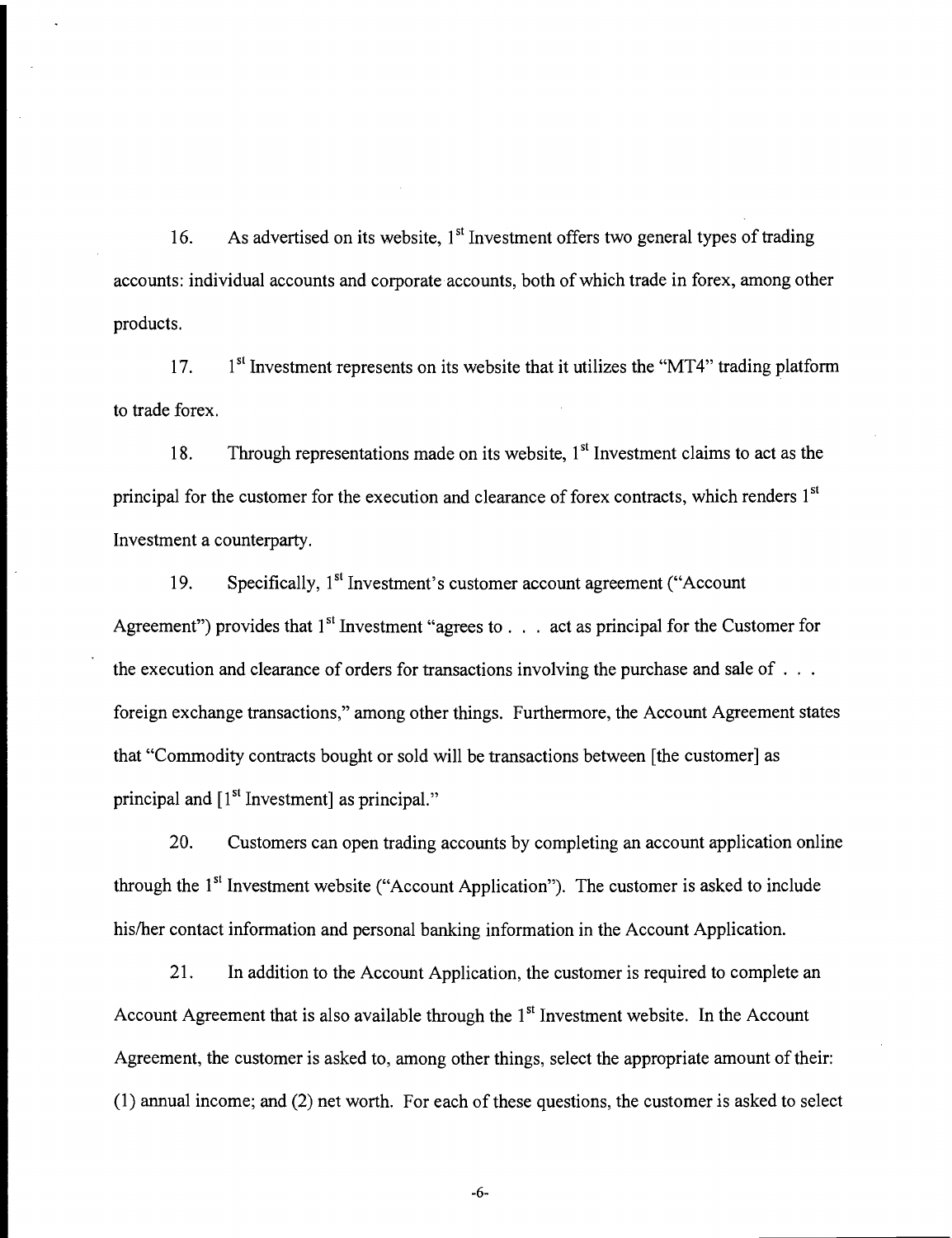one of three choices: (1) Less than \$100,000; (2) More than \$100,000; or (3) More than \$250,000. The customer is also asked to sign the Account Agreement.  $1<sup>st</sup>$  Investment does not inquire as to whether or not its customers are ECPs and in fact, appears to allow individual customers who do not have total assets of \$5 million or more to open accounts.

22. Potential customers are directed to send the completed Account Application and Account Agreement, along with other supporting documentation, via e-mail to 1<sup>st</sup> Investment through a link on the  $1<sup>st</sup>$  Investment website.

23. 1<sup>st</sup> Investment fails to inquire whether a prospective customer has the ability or the business need to accept foreign currency into his or her bank account.

24. On information and belief, the forex transactions  $1<sup>st</sup>$  Investment engages in neither result in delivery within two days nor create an enforceable obligation to deliver between a seller and a buyer who have the ability to deliver and accept delivery, respectively, in connection with their lines of business. Rather, these forex contracts remain open from day to day and ultimately are offset without anyone making or taking delivery of actual currency (or facing an obligation to do so).

25. On information and belief, the retail forex transactions  $1<sup>st</sup>$  Investment engages in neither result in delivery within two days nor create an enforceable obligation to deliver between a seller and a buyer who have the ability to deliver and accept delivery, respectively, in connection with their lines of business. Rather, these forex contracts remain open from day to day and ultimately are offset without anyone making or taking delivery of actual currency (or facing an obligation to do so).

-7-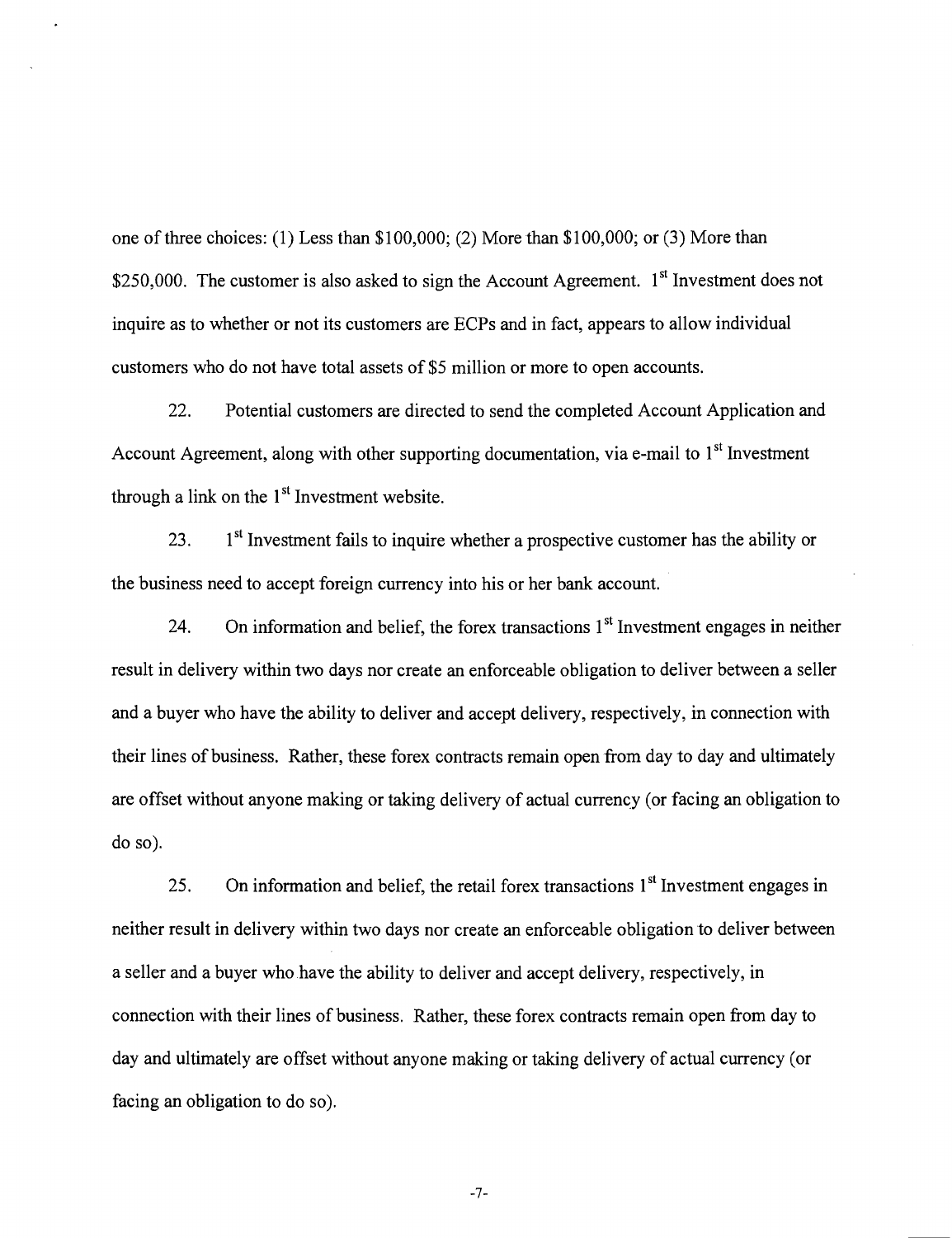26. Thus,  $1<sup>st</sup>$  Investment has been and is acting as an RFED and soliciting non-ECPs to trade forex at  $1<sup>st</sup>$  Investment.

CFTC. 27. As of the date of filing this complaint,  $1<sup>st</sup>$  Investment has not registered with the

28. Furthermore,  $1<sup>st</sup>$  Investment is not exempt from registration.

#### VI. VIOLATIONS OF THE COMMODITY EXCHANGE ACT

# COUNT ONE: VIOLATION OF SECTION  $2(c)(2)(C)(iii)(I)(aa)$  OF THE ACT, AS AMENDED FAILURE TO REGISTER

29. Paragraphs I through 28 are realleged and incorporated herein.

30. During the relevant period,  $1<sup>st</sup>$  Investment, solicits or accepts orders from non-ECPs in connection with retail forex transactions at an RFED.  $1<sup>st</sup>$  Investment engages in this conduct without being registered as an RFED, as required by Regulation 5.3(a)(6)(i), 17 C.F.R. § 5.3(a)(6)(i) (2011), all in violation of Section 2(c)(2)(C)(iii)(I)(aa) of the Act, as amended, to be codified at 7 U.S.C.  $\S 2(c)(2)(C)(iii)(I)(aa)$ .

31. Each day that  $1<sup>st</sup>$  Investment engages in this conduct since October 18, 2010 is alleged as a separate and distinct violation of Section  $2(c)(2)(C)(iii)(I)(aa)$  of the Act, as amended, to be codified at 7 U.S.C.  $\S 2(c)(2)(C)(iii)(I)(aa)$ .

# COUNT TWO: VIOLATION OF REGULATION 5.3(a)(6)(i) FAILURE TO REGISTER AS A RETAIL FOREIGN EXCHANGE DEALER

32. Paragraphs 1 through 28 are realleged and incorporated herein.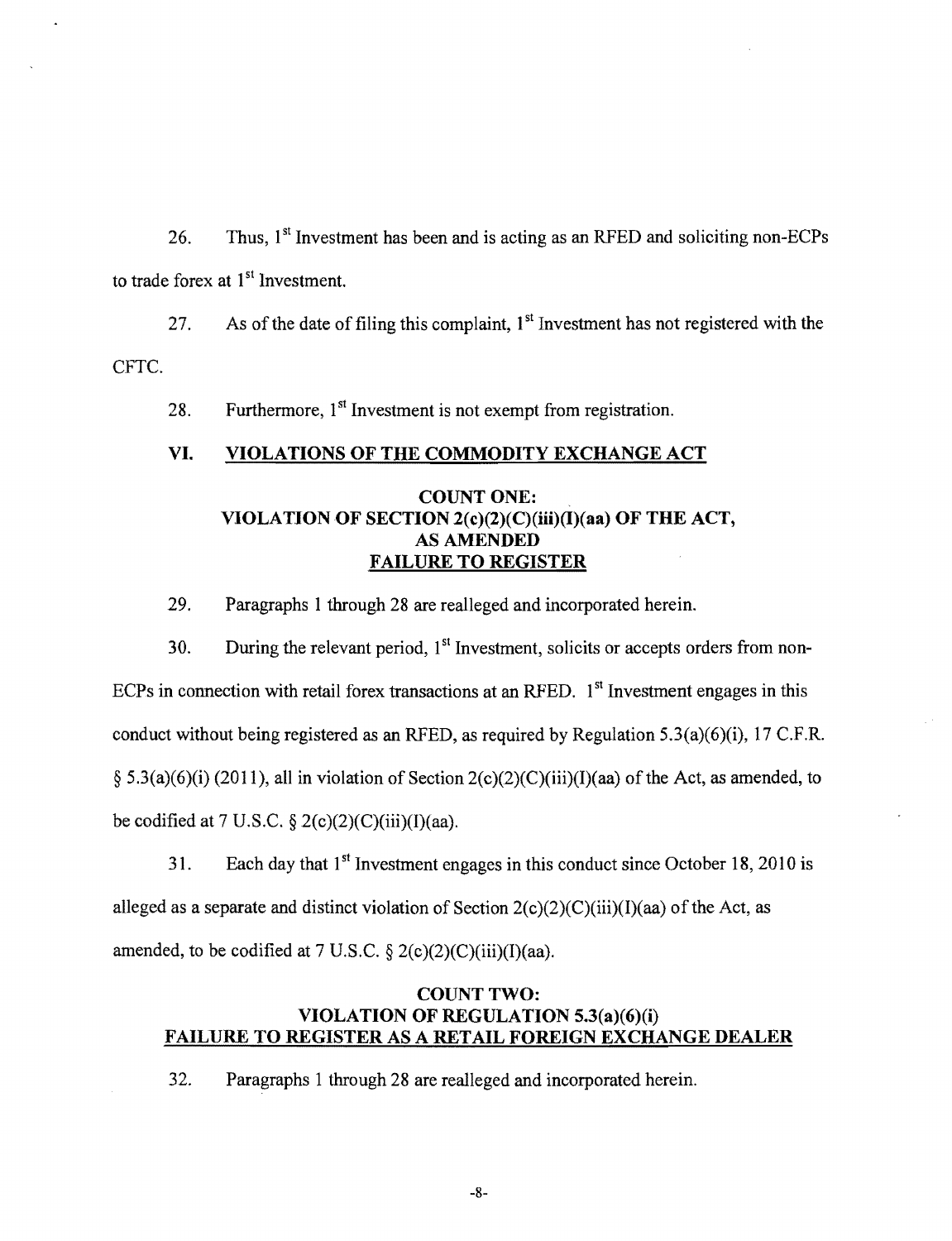33. During the relevant period,  $1<sup>st</sup>$  Investment is, or offered to be, the counterparty to retail forex transactions without being registered as an RFED in violation of Regulation 5.3(a)(6)(i), 17 C.F.R. § 5.3(a)(6)(i) (2011).

34. Each day that 1<sup>st</sup> Investment fails to register as an RFED since October 18, 2010 is alleged as a separate and distinct violation of Regulation 5.3(a)(6)(i), 17 C.F.R. § 5.3(a)(6)(i) (2011).

# VII. **RELIEF REQUESTED**

WHEREFORE, the CFTC respectfully requests that this Court, as authorized by Section 6c of the Act, as amended, to be codified at  $7 \text{ U.S.C.} \S 13a-1$ , and pursuant to its own equitable powers, enter:

A. An order finding that 1<sup>st</sup> Investment violated Section  $2(c)(2)(c)(iii)(I)(aa)$  of the Act, as amended, to be codified at  $7 \text{ U.S.C.} \$   $2(c)(2)(C)(iii)(I)(aa);$ 

B. An order finding that 1<sup>st</sup> Investment violated Regulation 5.3(a)(6)(i), 17 C.F.R. § 5.3(a)(6)(i) (2011);

C. An order of permanent injunction prohibiting  $1<sup>st</sup>$  Investment, and any other person or entity associated with it, from engaging in conduct in violation of Section  $2(c)(2)(C)(iii)(I)(aa)$  of the Act, as amended, to be codified at 7 U.S.C. §  $2(c)(2)(C)(iii)(I)(aa);$ 

D. An order of permanent injunction prohibiting 1<sup>st</sup> Investment, and any other person or entity associated with it, from engaging in conduct in violation of Regulation 5.3(a)(6)(i), 17 C.F.R. § 5.3(a)(6)(i) (2011);

-9-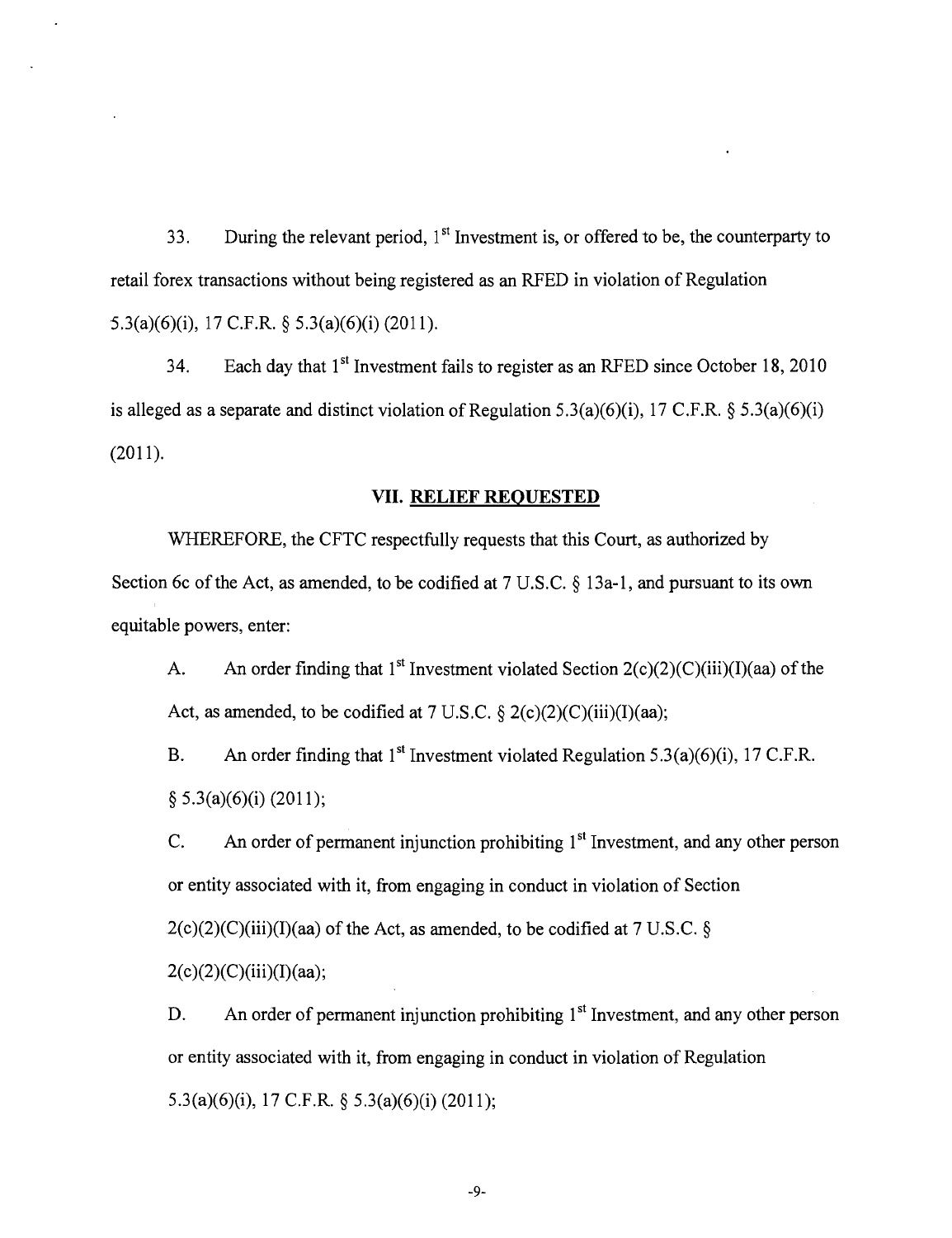E. An order of permanent injunction prohibiting  $1<sup>st</sup>$  Investment, and any other person or entity associated with it or its website, from operating its website while in violation of Section  $2(c)(2)(C)(iii)(I)(aa)$  of the Act, as amended, to be codified at Section  $2(c)(2)(C)(iii)(I)(aa)$ , and Regulation 5.3(a)(6)(i), 17 C.F.R. § 5.3(a)(6)(i) (2011);

F. An order of permanent injunction prohibiting  $1<sup>st</sup>$  Investment and any successor thereof, from, directly or indirectly;

1) Trading on or subject to the rules of any registered entity (as that term is defined in Section 1a of the Act, as amended, to be codified at 7 U.S.C. § 1a);

2) Entering into any transactions involving commodity futures, options on commodity futures, commodity options (as that term is defined in Regulation 32.1(b)(1)), 17 C.F.R. § 32.1(b)(1) (2011)) ("commodity options"), swaps and/or foreign currency (as described in Sections  $2(c)(2)(B)$  and  $2(c)(2)(C)(i)$  of the Act, as amended, to be codified at 7 U.S.C.  $\S\S 2(c)(2)(B)$  and  $2(c)(2)(C)(i)$ ) ("forex contracts"), for its own personal account or for any account in which it has a direct or indirect interest;

3) Having any commodity futures, options on commodity futures, commodity options, swaps, and/or forex contracts traded on their behalf;

4) Controlling or directing the trading for or on behalf of any other person or entity, whether by power of attorney or otherwise, in any account involving commodity futures, options on commodity futures, commodity options, swaps, and/or forex contracts;

-10-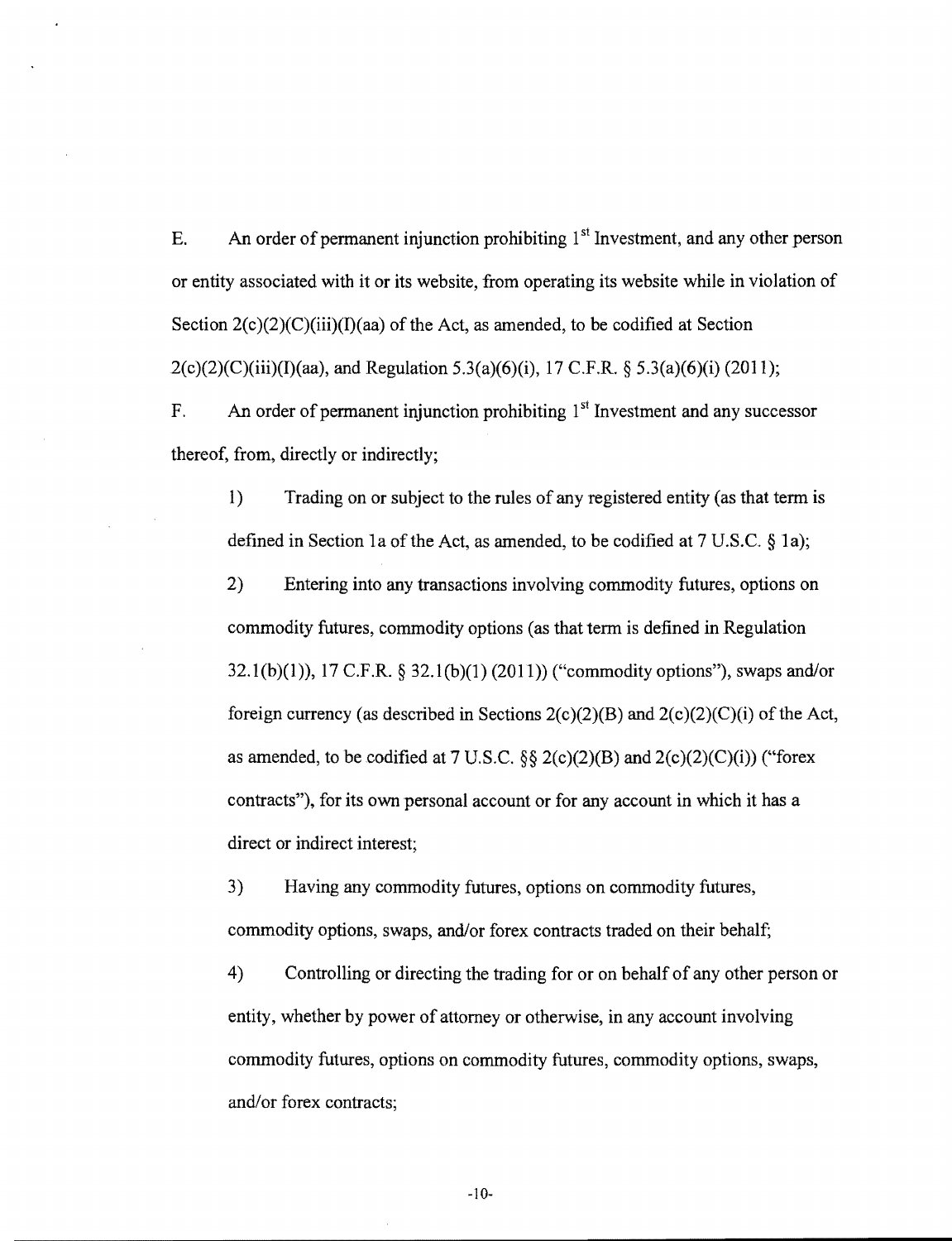5) Soliciting, receiving, or accepting any funds from any person for the purpose of purchasing or selling any commodity futures, options on commodity futures, commodity options, swaps, and/or forex contracts;

6) Applying for registration or claiming exemption from registration with the CFTC in any capacity, and engaging in any activity requiring such registration or exemption from registration with the CFTC except as provided for in Regulation 4.14(a)(9), 17 C.F.R. § 4.14(a)(9) (2011); and

7) Acting as a principal (as that term is defined in Regulation 3.l(a), 17 C.F.R.  $\S 3.1(a)$  (2011)), agent, or any other officer or employee of any person registered, exempted from registration or required to be registered with the CFTC except as provided for in Regulation 4.14(a)(9), 17 C.F.R.  $\S$  4.14(a)(9) (2011).

G. Enter an order requiring  $1<sup>st</sup>$  Investment, as well as any of its successors, to disgorge to any officer appointed or directed by the Court all benefits received including, but not limited to, salaries, commissions, loans, fees, revenues, and trading profits derived, directly or indirectly, from acts or practices that constitute violations of the Act, as amended, and the Regulations, including pre- and post-judgment interest;

H. Enter an order directing  $1<sup>st</sup>$  Investment and any successors thereof, to rescind, pursuant to such procedures as the Court may order, all contracts and agreements, whether implied or express, entered into between them and any of the customers whose funds were received by them as a result of the acts and practices, which constituted violations of the Act, as amended, and the Regulations as described herein;

•

-11-